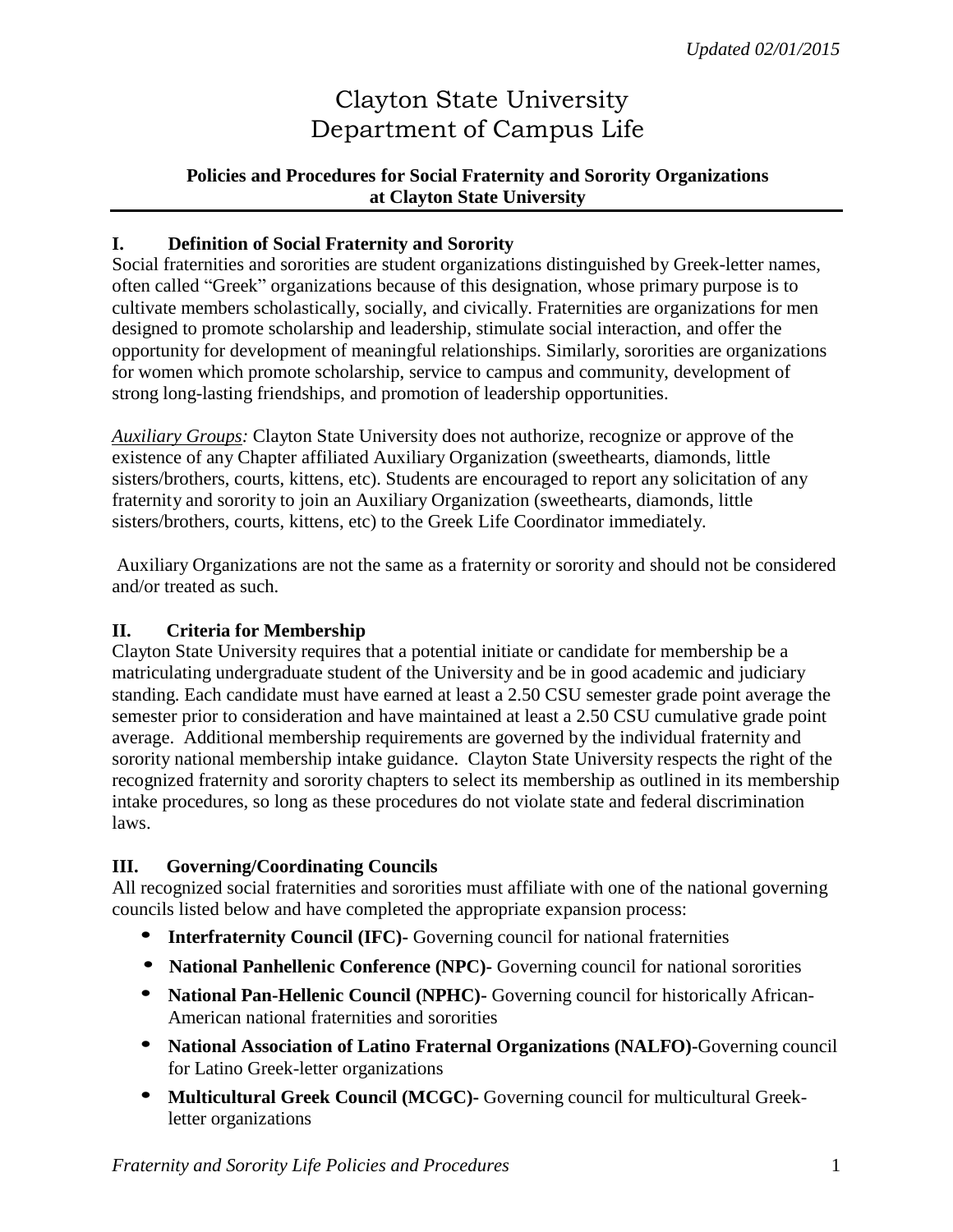## **IV. Fraternity and Sorority Council (FSC)**

The Fraternity and Sorority Council (FSC) is the coordinating body for all social fraternities and sororities at Clayton State University. The FSC functions to foster positive Greek Life relations on campus through programming and service initiatives; and assisting each represented organization with achieving and maintaining high standards of scholastic, moral and social deportment. The FSC consists of one representative from each recognized social fraternity and sorority on the Clayton State University campus. The FSC is advised by the Greek Life Coordinator and is governed by the FSC Constitution.

The FSC:

- 1. Conducts a minimum of seven formal meetings of the Council
- 2. Promotes positive Greek Life relations by sponsoring or cosponsoring at least two (2) education programs during each of Fall and Spring semesters
- 3. Promotes philanthropy and civic engagement by participating in at least two (2) volunteer/community service events during each of Fall and Spring semesters
- 4. Recommends disciplinary action, with advisement and final authority from the Greek Life Coordinator, for chapters who fail to abide by University or Department of Campus Life policies and guidelines

## *Chapter Requirements of Membership*

All chapters must affiliate with a governing council and be in good standing/ active status with Clayton State University and their national organization. Chapters must maintain a minimum 2.5 cumulative Clayton State University GPA and must designate one active member to serve as their FSC representative.

## *FSC Officers*

The Fraternity and Sorority Council President is a stipend position. This position must maintain a 2.5 cumulative CSU GPA, a course load of at least 12 hours, and must be an active member of their organization. Other executive board officers must maintain a minimum 2.3 cumulative institutional GPA. All representatives must be active members of their respective organizations.

## **VI. Chapter Advisors**

Each recognized social fraternity and sorority will designate at least two (2) advisors. One of the selected advisors will be the Clayton State University Greek life advisor designated by the Department of Campus Life; the second advisor will be designated by the national organization and will serve as the organization's primary advisor. It is not required that the advisor(s) be affiliated with the organization; advisors who are not affiliated with the organization do not have to be a part of private/ritual events; however, the advisor must be aware of when such events will take place. It is the preference of the Department of Campus Life that the advisor, if a member of an alumni/graduate chapter of the advising organization, not also serve as an Executive Officer in the alumni/graduate chapter. The advisor should also be at least two years removed from his/her undergraduate graduation.

Advisors must adhere to the following:

- 1. Complete and submit the Advisor Agreement Form
- 2. Meet regularly with chapter members and executive officers
- 3. Be aware of University policies governing social fraternities and sororities and ensure that the chapter members comply with these policies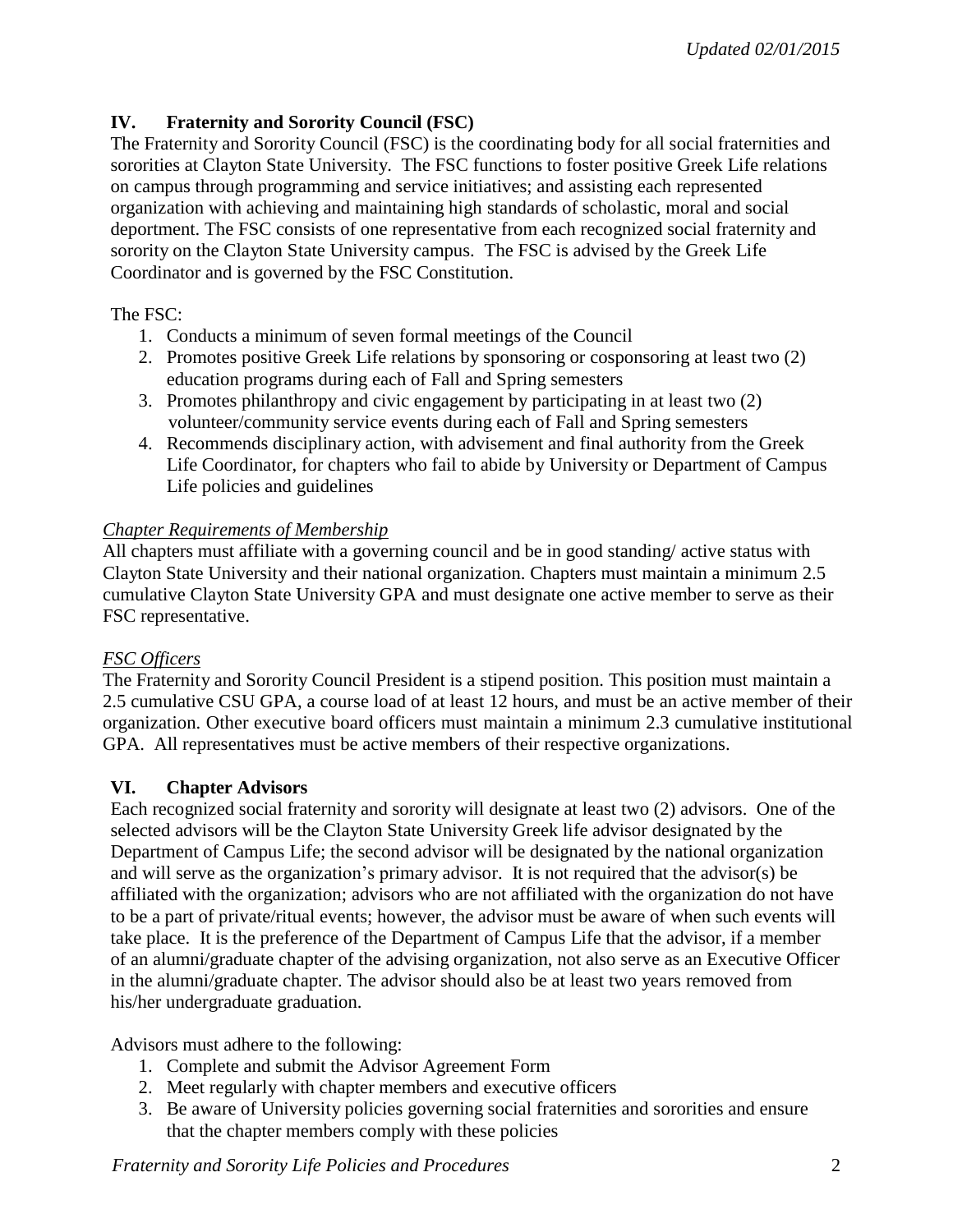- 4. Be familiar with the *Student Code of Conduct* and ensure that chapter members comply with policies and guidelines
- 5. Assist University officials with isolated situations or challenges that arise involving the chapter
- 6. Attend periodic advisor meetings at the request of the Greek Advisor
- 7. Provide the Department of Campus Life with updated contact information as needed
- 8. Inform Greek Advisor of new Membership/Recruitment processes and be present for membership initiation ceremonies.

## **VII. Behavioral Standards**

Social sororities and fraternities are expected to adhere to University regulations as defined in the *Student Code of Conduct*, the FSC Constitution, and the policies and procedures set forth by the Department of Campus Life. Fraternities and sororities are expected to behave in a respectable and courteous manner towards each other in verbal and electronic communication, and physical interactions. Each organization will be held responsible and accountable for their actions and may be sanctioned by the FSC and/or the Department of Campus Life for inappropriate conduct or activity in violation of University or Department of Campus Life policies.

#### *Property Defacement and Damage*

Social fraternities and sororities will not deface University buildings, sidewalks, streets or other public or private property by painting, drawing or chalking their Greek symbols or letters in these areas unless otherwise permitted to do so. Fraternities and sororities that damage University property by defacement or engaging in reckless behavior will repair the damage or provide the University with financial restitution within a reasonable timeframe, not to exceed one academic semester.

#### *Other Organiz ati on's Property*

Social fraternities and sororities will not engage in theft, attempt to steal, or tampering with other organizations' property or belongings.

## *Step Shows/New Member Introduction Shows*

Yard/Step/New Member Introduction shows hosted by a social fraternity or sorority must be approved by the department of campus life at least ten days prior to the event date. The sponsoring organization must abide by the regulations governing the content of the show and will assume responsibility for informing guest performers and invited guests of these policies. All primary advisors are required to screen shows to ensure that policies and procedures are followed.

- 1. The Department of Campus Life must approve all campus yard and new member shows at least fourteen (14) days prior to performance.
- 2. Probate shows can only be performed in the designated areas of the Green (behind the SAC) or the Amphitheater unless otherwise granted special permission to perform in another area.
- 3. Under no circumstances will degrading or negative sentiment towards another chapter or another chapters members be permitted. \*Degrading or negative sentiment shall be defined as mocking signature steps or calls, etc. in order to cause laughter or poke fun, etc.
- 4. Under no circumstances will profanity, racism, sexual innuendos, obscene gestures or hate towards another culture, gender, orientation, etc. be permitted in language,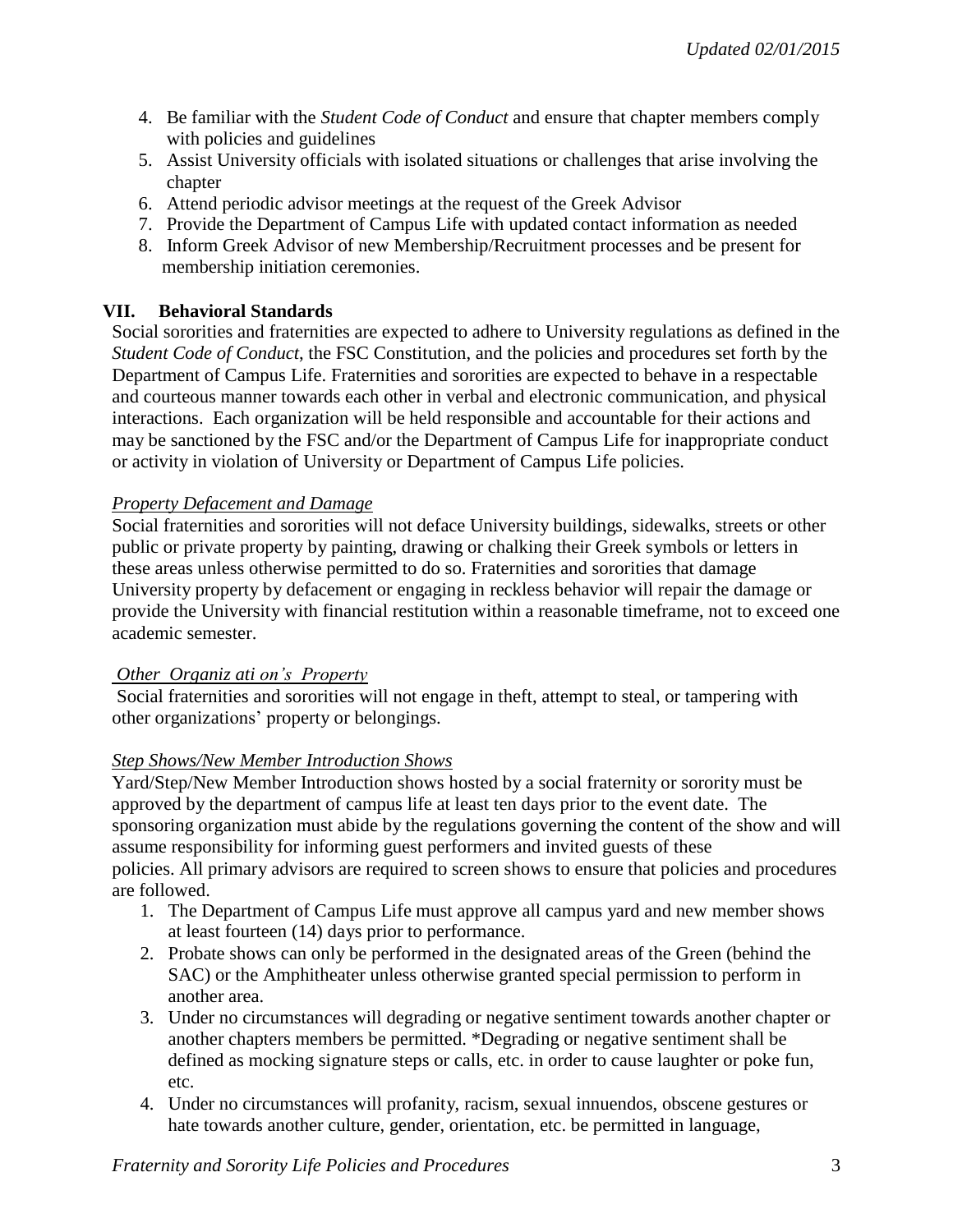gestures, props, music or other forms of expressive content.

#### *Hazing*

No Clayton State organization (includes departments, athletics, etc.) or student shall condone, encourage, or require unlawful acts by its members at any time. All organizations shall be responsible for observing all University policies.

The University defines **hazing** as any situation, circumstance, or environment created by an organization or student that is purposefully instigated to illicit mental or physical discomfort, embarrassment, harassment or ridicule to aspiring members on or off university premises.

All rites and ceremonies of introduction, initiation, or orientation into college life which tend to occasion or allow unreasonable physical or mental suffering are prohibited. Any orientation which in part takes place in public, which in any way involves persons outside the organization or is not confined to a single building must be approved by the Department of Campus Life prior to the ceremony.

Hazing may include (but is not limited to): paddling, caning, whipping, forced calisthenics, tattooing / branding, forced consumption (of any food, alcohol or related substance), coercion to perform dangerous acts, or the issuance of assignments that could adversely affect the physical health or safety of the individual.

Hazing may also include any activity that would subject students to mental stress, such as: sleep deprivation, forced exclusion from social contact, conduct that result in extreme embarrassment, public servitude, giving money to older members of the organization, destroying public or private property, and performing unauthorized scavenger / treasure hunts.

Clayton State University strictly adheres to state legislation outlawing hazing. Students involved in **any** aspect of hazing are subject to both institutional disciplinary action and prosecution by local and state authorities.

## **Georgia Code Section Prohibiting Hazing (Code 1 98 1, Section 16-5-61, enacted by Georgia Legislature in 1988)**

#### **The appropriate legislation is reprinted below:**

- As used in this Code section, the term: Haze means to subject a student to an activity which endangers or is likely to endanger the physical health of the student, regardless of a student's willingness to participate in such activity.
- School means school, college, or university in this state.
- School organization means any club, society, fraternity, sorority, or group living together which has students as its principal members.
- Student means any person enrolled in a school in this state.
- It shall be unlawful for any person to haze any student in connection with or as a condition or precondition in gaining acceptance, membership, office, or other status in a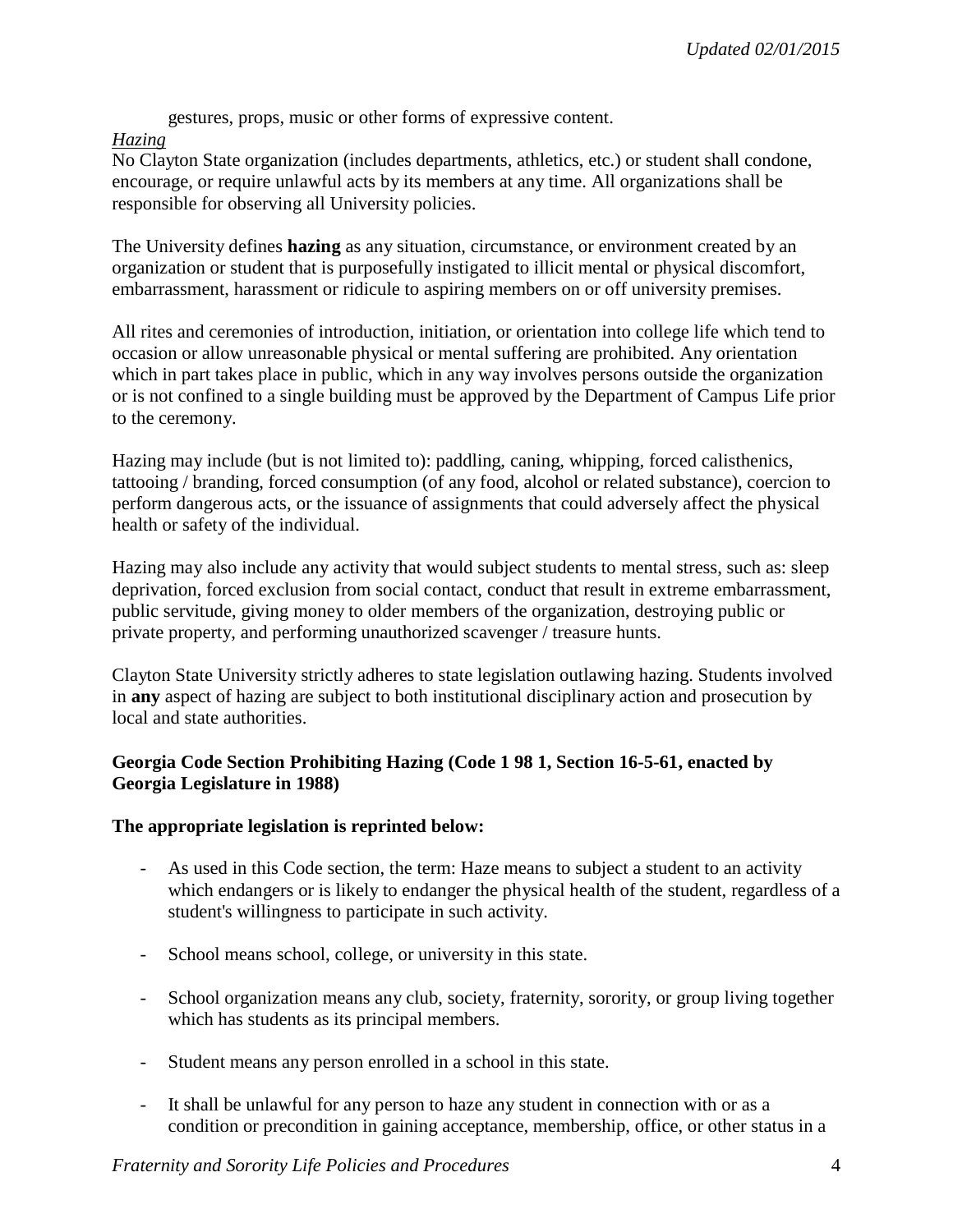school organization.

- Any person who violates this Code section shall be guilty of a misdemeanor of a high and aggravated nature.

## *Disciplinary Action Procedure*

If a social fraternity or sorority is deemed in violation of University policies, the following sanctions may apply based on the severity of the violation. The Department of Campus Life reserves the right to determine additional sanctions as warranted and reasonable:

- 1. Oral or written reprimand
- 2. Probation- a chapter may not host or participate in social activities on or off campus; for duration of 30-45 academic days
- 3. Suspension- a chapter may not host or participate in any (social, education, civic, membership intake) activities on or off campus; may not have representation on the FSC; and may forfeit rights to University issued funds for a minimum duration of one full semester
- 4. Charter Revocation- a chapter will lose its charter and will no longer be recognized as a campus organization

In all instances, the Greek Life Advisor will arrange a meeting with the primary chapter advisor and the chapter President to develop an action plan for chapter progress.

## **VIII. Recruitment and Membership Intake Process**

Each social fraternity and sorority will adhere to all University recruitment policies as well as membership intake guidance and behavioral standards established by the fraternity/sorority national organization and Clayton State University. Recruitment and membership education activities should not interfere with academic schedules, should not include any forms of hazing, and should not involve the consumption of alcohol. Recruitment and Membership Intake activities may take place during the following time periods:

| Fall-   | September 1 - November 30 |
|---------|---------------------------|
| Spring- | February 1 - April 30     |

## *Recruitment Week*

The official University sponsored Recruitment Week for Panhellenic and NIC organizations will take place during the Fall semester and will be designated by the Department of Campus Life. During this week, freshmen and transfer students may be recruited as per Recruitment Week rules. The greek advisor will coordinate with participating organizations to reserve space and promote recruitment activities. Please see the Recruitment Week rules for further guidance.

## *Continuous Open Recruitment and Bidding*

The Department of Campus Life and the Greek Life Advisor must be notified in writing when a fraternity or sorority will participate in continuous open recruitment and bidding at least fourteen days prior to the start of recruitment. The names of all potential candidates for membership, approximate dates of education classes and process, and the date in which candidates will be initiated into the organization must be submitted in writing to the Department of Campus Life for approval on the Chapter New Membership Application prior to submitting candidates' names to the National Office for membership consideration. All candidates must meet the University's criteria for membership, including a 2.5 CSU semester and cumulative grade point average. Freshmen and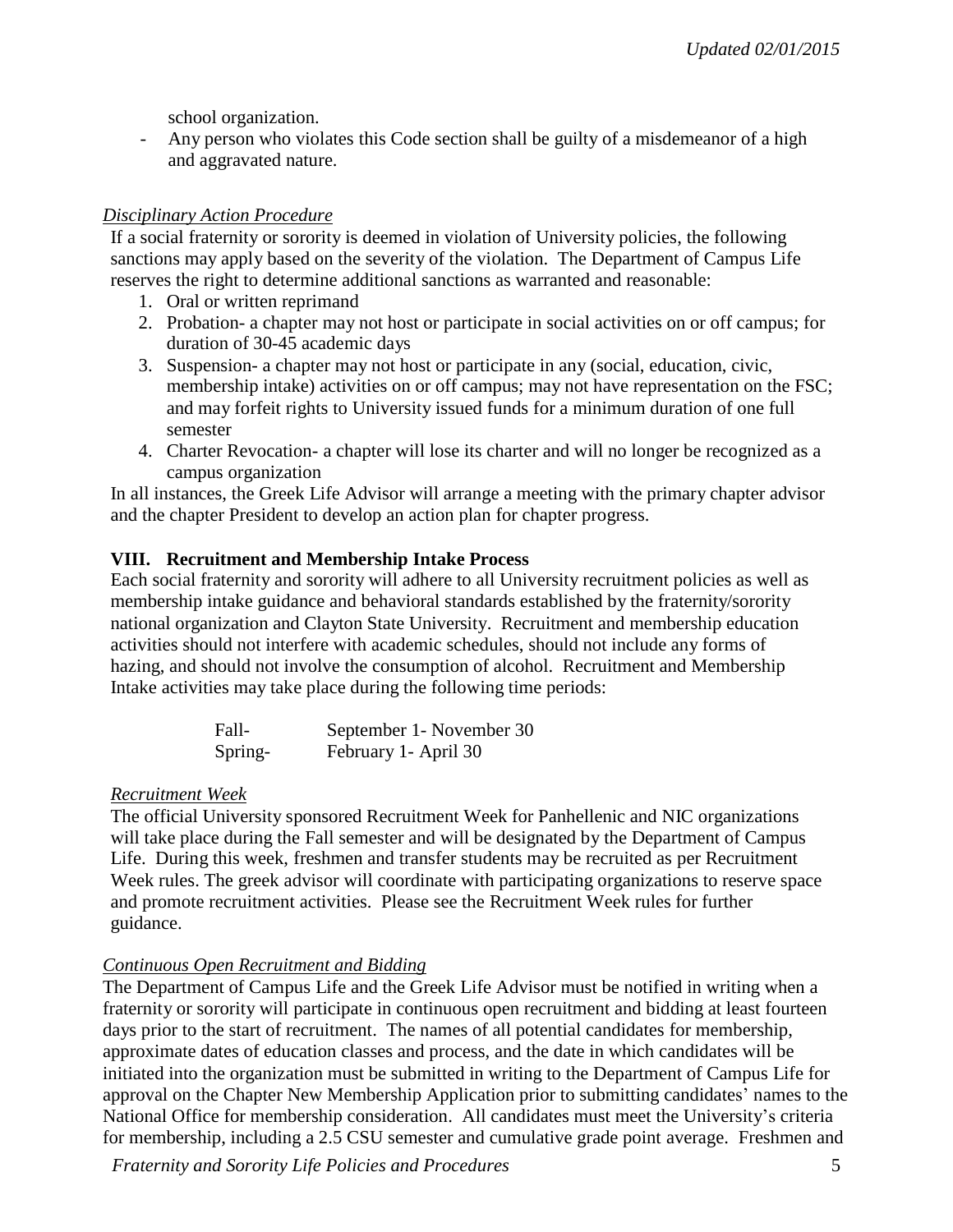first semester transfer students may not be recruited during continuous open recruitment and bidding. An updated chapter roster including new members is due to the Greek Life Advisor within fourteen (14) days of initiation. At least one advisor must participate in the initiation ceremony of a chapter. The entire process including information sessions must begin and end within the specified dates above.

#### *Membership Intake Process*

The Chapter New Membership Application must be submitted to The Department of Campus Life and the Greek Life Coordinator at least fourteen days prior to the start of a Membership Intake Process. All candidates must meet the University's criteria for membership, including a 2.5 CSU semester and cumulative grade point average. Freshmen and first semester transfer students may not be considered for membership. An updated chapter roster including new members is due to the Greek Life Advisor within fourteen (14) days of membership intake completion. At least one advisor must participate in the membership intake process of a chapter. The entire process including information sessions must begin and end within the specified dates above.

#### *Formal Rush and Information Sessions*

The Greek Life Advisor or a designated official of the Greek Life Advisor's choosing must conduct a risk management session with students attending the Formal Rush/Informational as required for joining the organization. This session will cover the University Hazing Policy and standards for student conduct. Only students who attend the session will be eligible for membership into the organization. Scheduled time on the agenda will be pre-arranged with the appropriate chapter member and/or the off-campus advisor.

## **IX. Registration and Recognition**

Each social fraternity and sorority must register with the University through the Department of Campus Life by the designated deadline each fall and spring semester. In registering with the Department of Campus Life, the chapter must complete the following:

- 1. Online Student Organization Registration Form
- 2. The Chapter Information Sheet
- 3. Submit an updated copy of the chapter certificate of liability insurance reflecting coverage in the amount of at least \$1 million and names the chapter as an additional insured
- 4. Submit a letter from the advisor verifying the chapter's active status with the national organization
- 5. Submit an updated roster of active members and executive officers
- 6. Submit a completed and signed Information Release form from each active member within the chapter
- 7. Submit and Advisor Agreement Form

## **X. Other Applicable Policies and Procedures**

#### *Expansion Process*

In order to protect Clayton State University, extension guidelines must be met in order to establish and/or charter a chapter on campus. Failure to obtain University approval before recruiting new members will warrant sanctioning and expulsion. Please request a copy of the full Extension Policy from the Department of Campus Life or visit our website at [http://adminservices.clayton.edu/campuslife/.](http://adminservices.clayton.edu/campuslife/)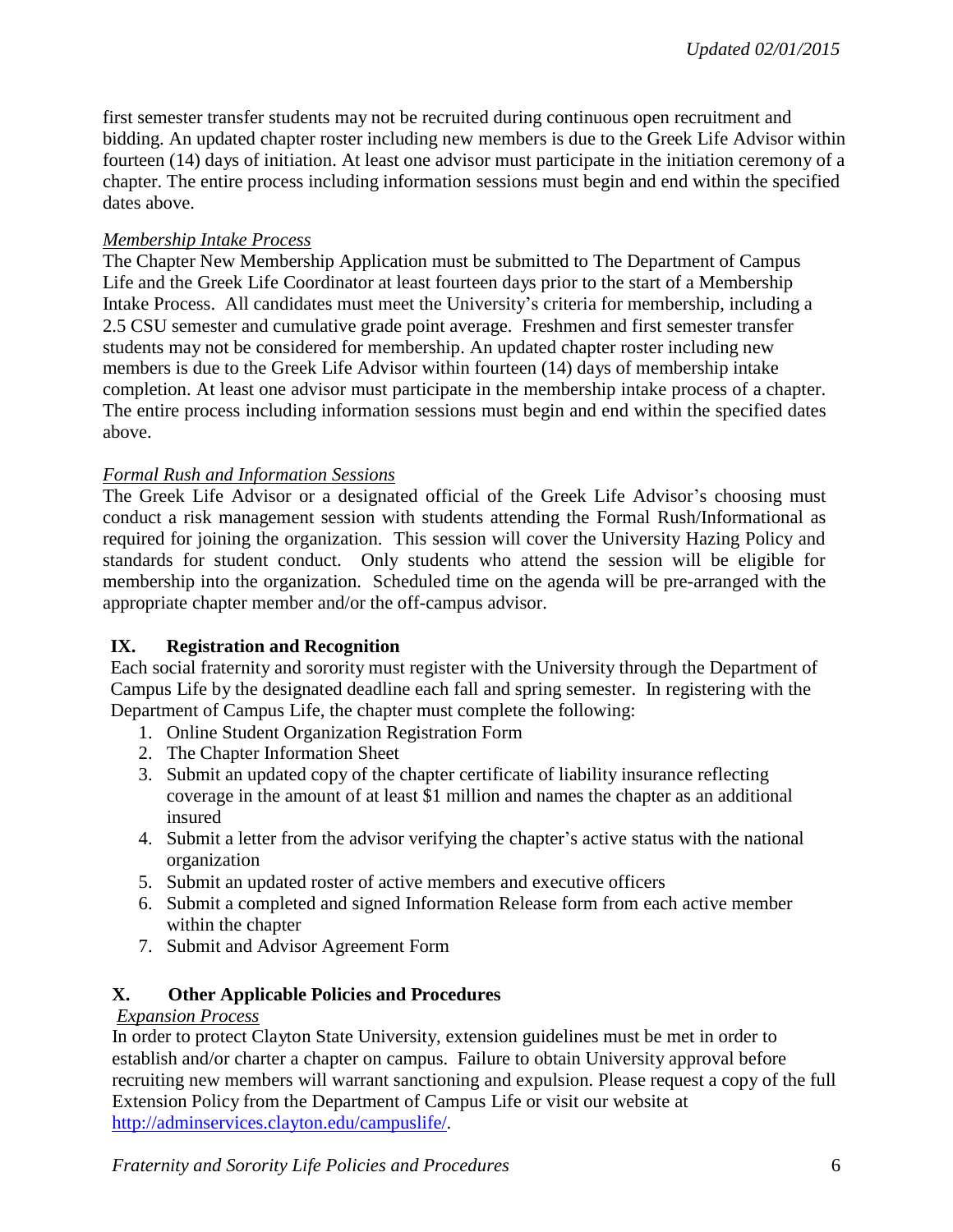#### *Relationship Statement*

Clayton State University will provide advisory guidance, direction, and support for all fraternities and sororities.

Clayton State University asks that all fraternities and sororities uphold the mission, purpose and policies outlined by their national constitution including general mandates and expectations regarding behavior and academic achievement.